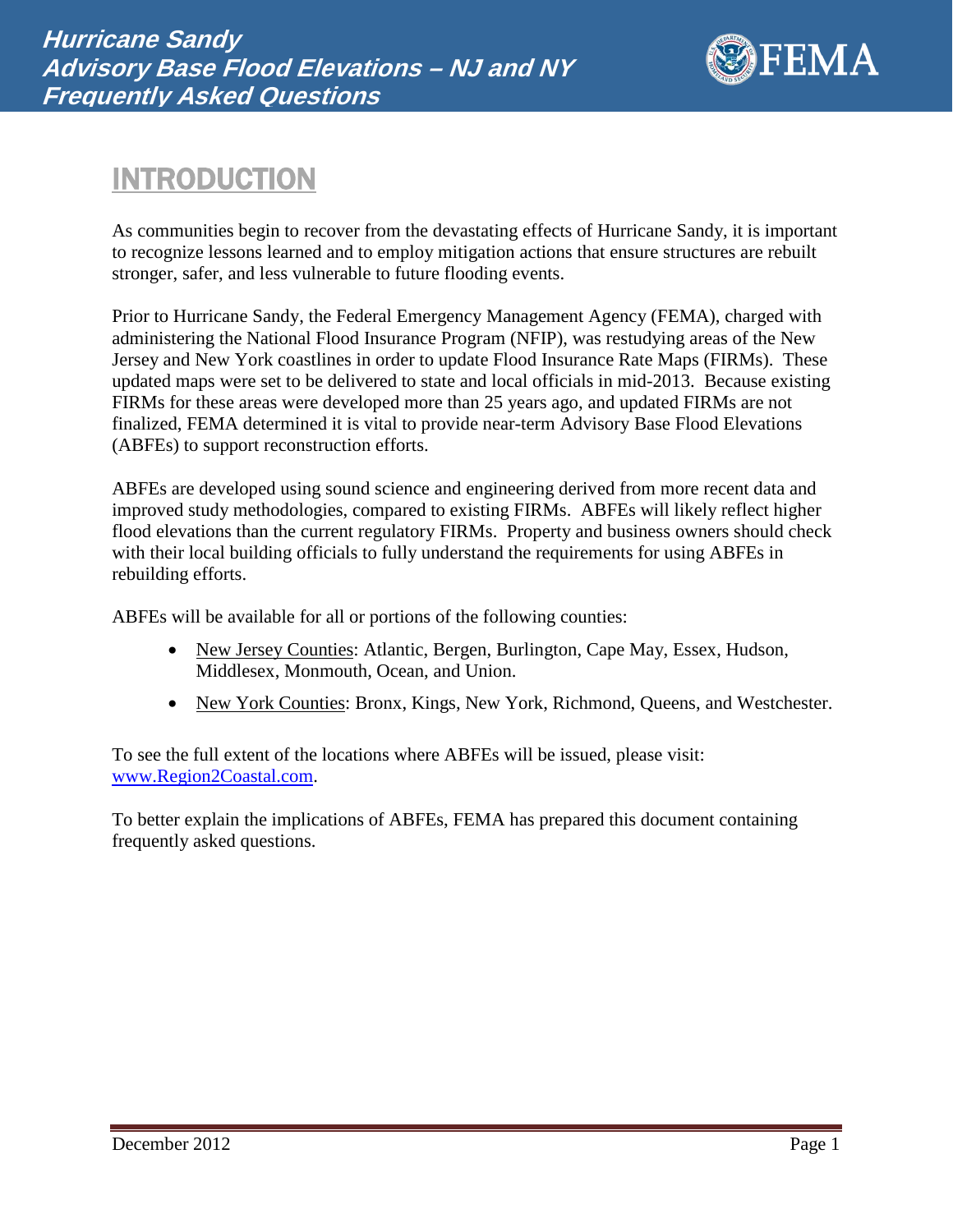

# 1. GENERAL ADVISORY BASE FLOOD ELEVATION (ABFE) QUESTIONS

## **1.1 WHAT ARE ADVISORY BASE FLOOD ELEVATIONS (ABFEs)?**

ABFEs are advisory in nature and more accurately reflect the true 1% annual chance flood hazard elevations in a given area. Following large storm events, such as Hurricane Sandy, FEMA performs an assessment to determine whether the 1% annual chance flood event, shown on the effective FIRMs adequately reflects the current flood hazard. In some cases, due to the age of the analysis and the science used to develop the effective FIRMs, FEMA determines there is a need to produce ABFEs. ABFEs are provided to communities as a tool to support them in recovering in ways that will make them more resilient to future storms.

#### **1.2 HAS FEMA ISSUED ABFEs IN THE PAST? IF SO, WHERE, AND WAS IT SUCCESSFUL?**

Yes, FEMA developed ABFEs after Hurricane Katrina in 2005. Many communities adopted ABFEs in Louisiana and Mississippi, which resulted in home and business owners building higher and safer. This also meant lower flood insurance premiums once the flood elevations were adopted based on the revised FIRMs several years later.

### **1.3 FOR WHAT COUNTIES IN NEW JERSEY AND NEW YORK WILL ABFEs BE ISSUED?**

ABFEs will be issued for all or portions of the following counties in New Jersey and New York:

New Jersey Counties: Atlantic, Bergen, Burlington, Cape May, Essex, Hudson, Middlesex, Monmouth, Ocean, and Union.

New York Counties: Bronx, Kings, New York, Richmond, Queens, and Westchester.

This information will be available in December 2012. To see the full extent of the locations where ABFEs will be issued, please visit: [www.Region2Coastal.com.](http://www.region2coastal.com/)

## **1.4 HOW WILL ABFEs BE DEVELOPED FOR THE COUNTIES IMPACTED BY HURRICANE SANDY ?**

FEMA will use updated coastal study methodologies and topographic data in coastal New Jersey and New York. These ABFEs will also build on the work already underway and reflect an updated coastal analysis.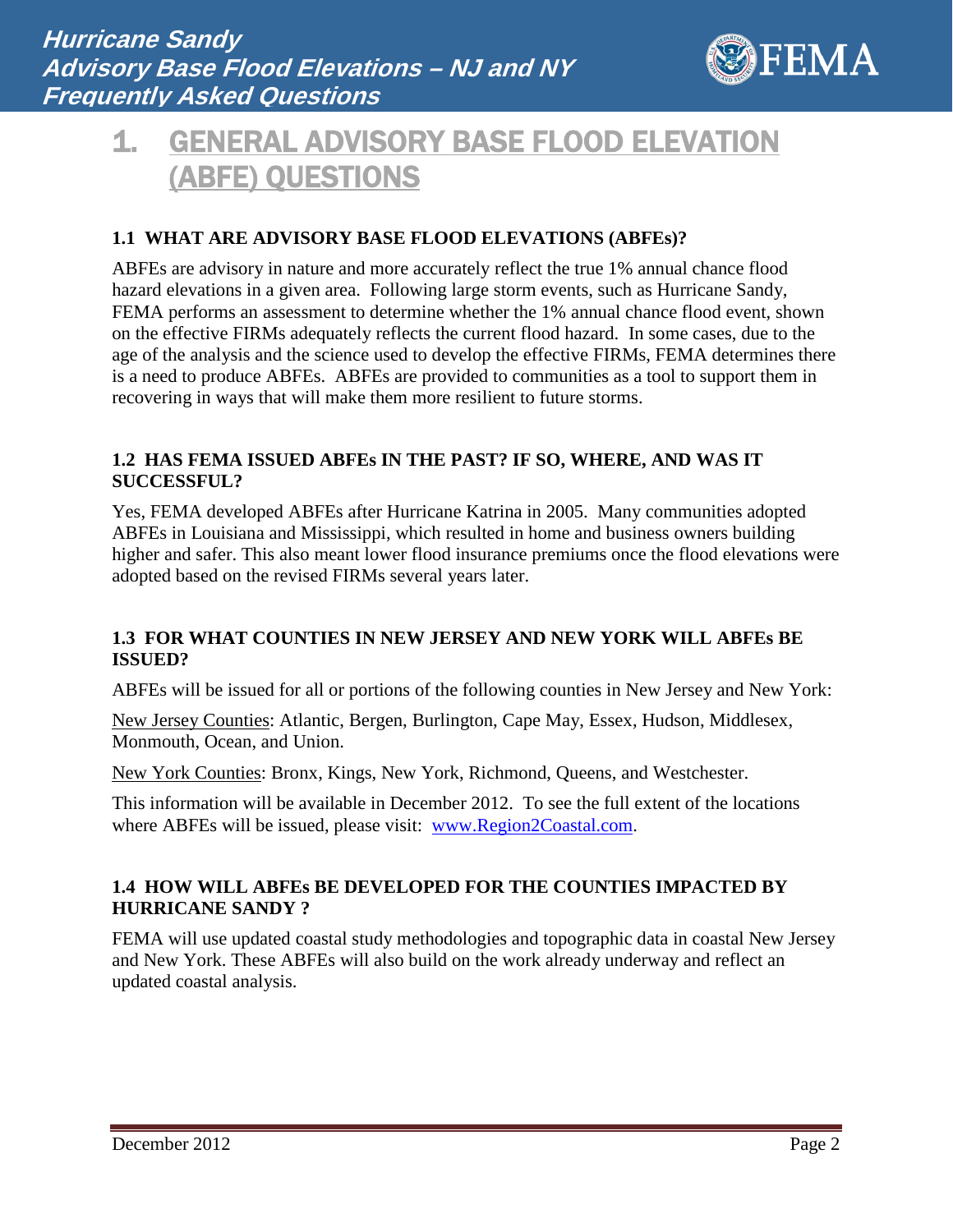

#### **1.5 WHAT INFORMATION WILL ABFEs INCLUDE THAT WILL BE AVAILABLE TO STAKEHOLDERS?**

ABFEs will include advisory coastal flood hazard elevations and associated advisory maps. This information will include the following:

**Advisory Data Layers by County**: Geospatial layers depicting ABFEs and updated flood zones (including but not limited to Advisory Flood Hazard Zone A, Advisory Flood Hazard Zone V, Limit of Moderate Wave Action (LiMWA), and Area of Moderate Wave Action, also known as Coastal A Zone), high water marks reflecting Hurricane Sandy's impact, and U.S. Fish and Wildlife Coastal Barriers Zones that communities can input into existing Geographic Information Systems (GIS) to help make decisions about zoning, building, and redevelopment.

**Advisory Maps by County**: Paneled maps depicting the geospatial data layers referenced above. These advisory maps will reflect higher flood elevations and, in some cases, more expansive coastal flood zones.

**Methodology Report for ABFEs:** A report summarizing the methodologies, assumptions, and data sources used in developing the advisory data layers and maps.

### **1.6 WHEN WILL ABFEs BE AVAILABLE?**

Work is currently underway to prepare ABFEs. FEMA expects to release ABFEs in December 2012.

#### **1.7 WHO SHOULD USE ABFEs?**

Communities must use ABFEs for any FEMA Recovery or Mitigation activity (e.g. Public Assistance, Hazard Mitigation Grants). In addition, FEMA recommends that community officials including building and floodplain management officials, property owners, business owners, architects, builders, and engineers use this information because ABFEs will more accurately depict the current flood hazards.

## **1.8 HOW CAN ABFEs BE ACCESSED?**

ABFEs will be available on the FEMA Region II Coastal Website at [www.Region2Coastal.com.](http://www.region2coastal.com/) This site will also contain guidance to enable users to make informed decisions regarding rebuilding communities.

### **1.9 HOW WILL THE IMPACTS OF HURRICANE SANDY BE FACTORED INTO THE ADVISORY INFORMATION?**

The specific magnitude and track of Hurricane Sandy will not be factored into the updated coastal analysis for ABFEs. FEMA uses statistical probabilities of historic storms as part of the updated coastal analysis, which does not include any individual event from past history. Historical storms of similar paths and magnitudes to Hurricane Sandy are accounted for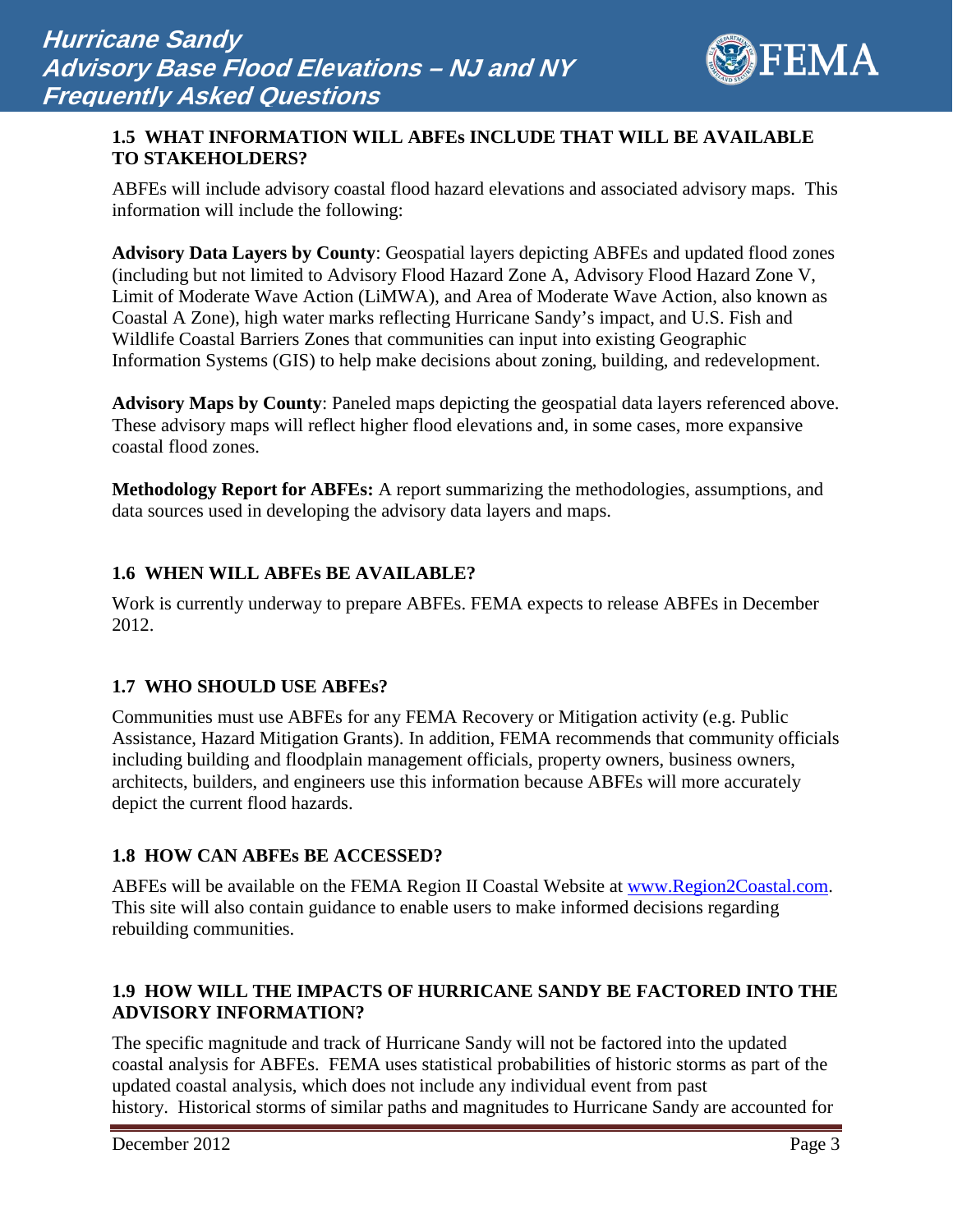

within the statistical analysis, and the inclusion of Hurricane Sandy would not affect the outcomes of ABFEs or the depiction of the advisory flood zones. FEMA will provide specific high water marks observed from Hurricane Sandy and collected by the United States Geological Survey as point data on the advisory maps. . Also, a range of surge elevations that occurred as a result of Hurricane Sandy will be provided in the informational section of each advisory map panel.

#### **1.10 WHY ARE SOME ABFEs HIGHER THAN THE ELEVATIONS SHOWN ON THE EFFECTIVE FIRMS?**

Flood risk can change over time due to changes in climate, population, development in and around the community, and other factors. The Base Flood Elevations (BFEs) shown on the current, effective FIRMs are based on studies that were performed more than 25 years ago. ABFEs are based on information from the flood risk mapping studies that were already underway before Hurricane Sandy, and include an additional 25 years of flood data and updated topographic data. As a result, ABFEs will reflect higher elevations than the BFEs shown on current, effective FIRMs.

### **1.11 WHY DO ABFEs SHOW SOME ELEVATIONS LOWER THAN HURRICANE SANDY FLOOD ELEVATIONS?**

ABFEs are based on the 1% annual chance flood event. ABFEs may show elevations lower than Hurricane Sandy in certain areas because Sandy was a more extreme event than the 1% annual chance flood in those areas. The elevations of the 1% annual chance flood are the NFIP standard for floodplain management. It is important to note that buildings constructed to this standard are still vulnerable to the effects of larger events like Hurricane Sandy.

## 2. FLOODPLAIN MANAGEMENT QUESTIONS ON THE USE OF ABFEs AND ADVISORY MAPS FOR RECONSTRUCTION

#### **2.1 IS MY COMMUNITY REQUIRED TO ADOPT THE ADVISORY MAPS AND ABFEs FOR RECONSTRUCTION TO REMAIN ELIGIBLE TO PARTICIPATE IN THE NFIP?**

No. A community participating in the NFIP is not required to use the advisory maps and ABFEs. Advisory Maps and ABFEs provide communities with an estimate of the minimum flood elevations and flood hazard areas that they can use during reconstruction to minimize future damages.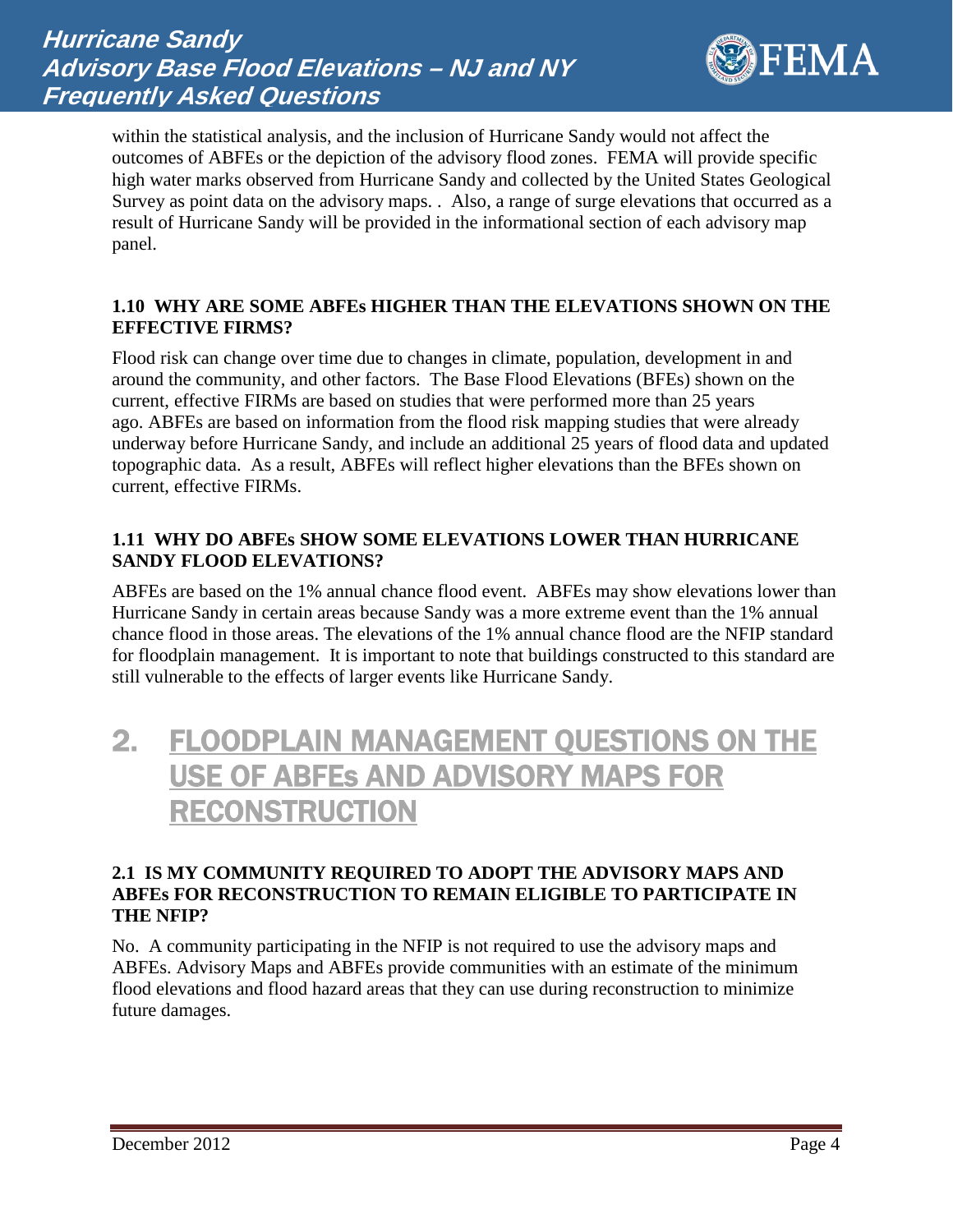

### **2.2 WHAT ARE THE BENEFITS TO MY COMMUNITY OF USING OR ADOPTING ABFEs AND ADVISORY MAPS?**

Using ABFEs for rebuilding can reduce the vulnerability of structures to flooding and flood damages. Constructing buildings to ABFEs may decrease the cost of flood insurance, as well as the cost to recover from future storm and flood events. While the initial cost to rebuild to ABFEs may be slightly higher, communities and property and business owners will save money over the long-term by having structures that are more resistant to costly flood damage. FEMA will provide technical assistance to communities in adopting and implementing ABFEs and advisory maps.

### **2.3 IF MY COMMUNITY DECIDES TO ENFORCE ABFEs, WILL IT NEED TO AMEND ITS FLOODPLAIN MANAGEMENT REGULATIONS AND/OR THE INTERNATIONAL BUILDING CODES® TO REFLECT ABFEs?**

Generally, yes. The community will need to adopt ABFEs, and your floodplain administrator will need to enforce the amended regulations.

## **2.4 IN AREAS WHERE THE IMPACTS OF HURRICANE SANDY ELEVATIONS EXCEED ABFEs, SHOULD COMNMUNITIES BUILD HIGHER?**

Yes. It is good practice to build higher. Some options that communities and property owners have to provide additional protection include:

- Adopt or use freeboard on top of ABFEs.
- The use of pile or column foundations to elevate residential buildings is required in V zones. In addition, this may be required in existing AE zones.

## **2.5 CAN MY COMMUNITY ADOPT A FREEBOARD REQUIREMENT ON TOP OF ITS CURRENT BASE FLOOD ELEVATIONS (BFEs) AS AN ALTERNATIVE TO ADOPTING ABFEs?**

Yes. However, communities should use caution in adopting BFEs plus freeboard if they are lower than ABFEs. Structures constructed to the BFE plus freeboard will be more susceptible to flood damage than structures built to the ABFE or higher.

In addition, property owners and communities need to be aware that insurance rates will also be affected by the Biggert-Waters Flood Insurance Reform Act of 2012, which mandates eliminating flood insurance premium subsidies and discounts and increasing rates to reflect the actual risk. If the new effective FIRM has BFEs that are higher, residents whose buildings are below the new level could pay substantially higher premiums for flood insurance.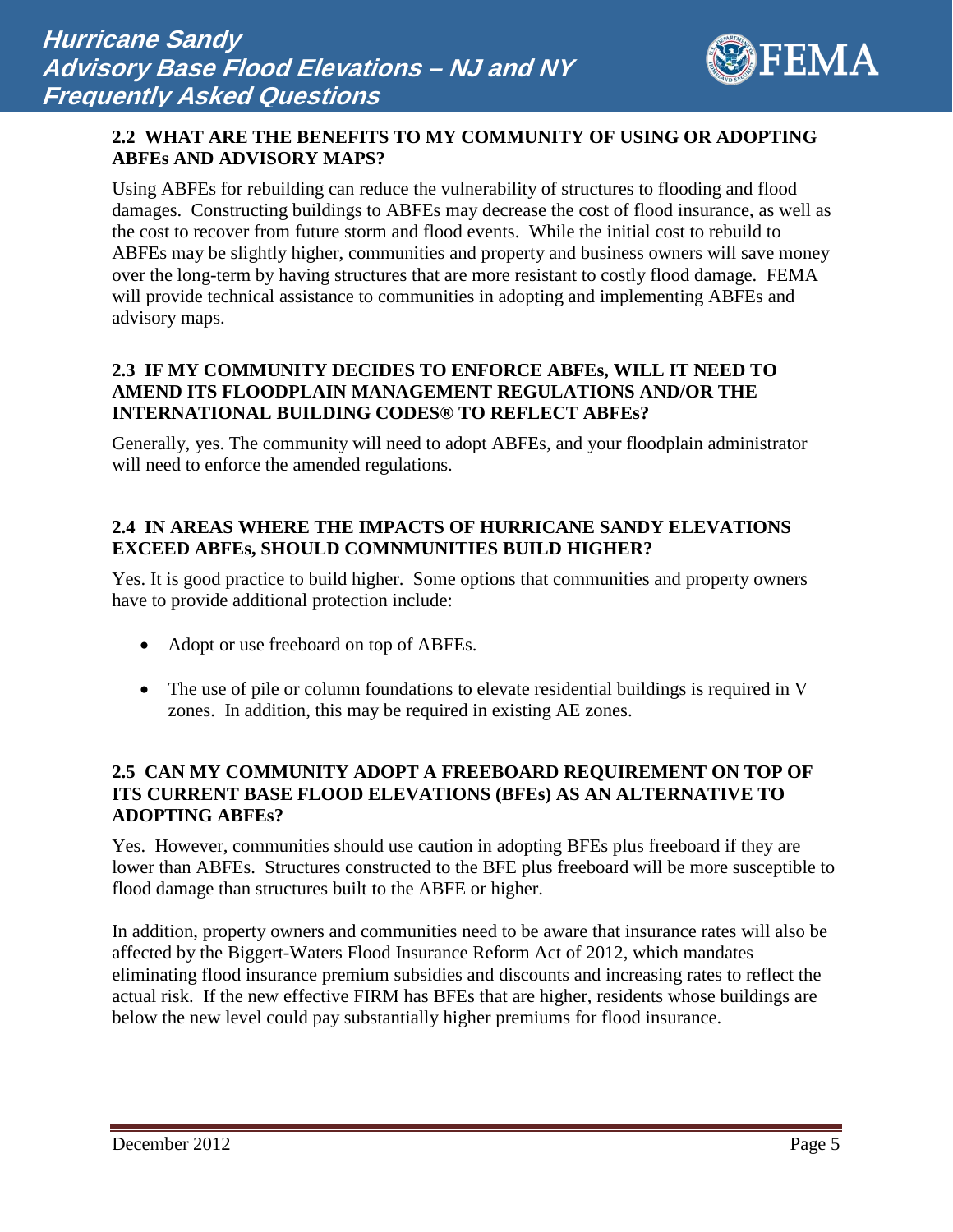

#### **2.6 WHEN FEMA PROVIDES FINAL FIRMS THAT REPLACE ABFEs, WILL MY COMMUNITY BE REQUIRED TO ADOPT THE REVISED FIS AND FIRMs?**

Yes. Any time that FEMA revises the effective FIRMs, the community must adopt or amend their floodplain management regulations to incorporate the new data and meet any additional floodplain management requirements. Additional information about adopting FIRMs can be found in FEMA's brochure, *Adoption of Flood Insurance Rate Maps by Participating Communities* (FEMA 495 – September 2005).

# 3. FLOOD INSURANCE IMPLICATIONS

## **3.1 IF COMMUNITIES ADOPT AND UTILIZE ABFEs, HOW WILL THAT AFFECT OWNERS' FLOOD INSURANCE PREMIUMS AND POLICIES?**

Adopting standards based on ABFEs will not change the zones or elevations currently in effect, and premiums will continue to be rated based on the map currently in effect and the lowest floor of the building. Flood insurance policies are rated using the zones and flood elevations on the current effective FIRM. Flood insurance premium rates may be affected by the Biggert-Waters Flood Insurance Reform Act of 2012 (see Section 3.2).

## **3.2 WHAT WILL HAPPEN TO RENEWAL RATES FOR EXISTING FLOOD INSURANCE POLICIES IF THE FIRMS ARE REVISED IN THE FUTURE TO REFLECT NEW, HIGHER ELEVATIONS?**

As flood maps are updated, flood zones and associated premiums could change to reflect the new flood risk. Rates will also be affected by the Biggert-Waters Flood Insurance Reform Act of 2012, which mandates eliminating flood insurance premium subsidies and discounts and increasing rates to reflect the actual risk. If the new effective FIRM has BFEs that are higher, residents whose buildings are below the new level could be required to pay substantially higher premiums for flood insurance.

## **3.3. WILL INCREASED COST OF COMPLIANCE (ICC) BENEFITS BE AVAILABLE TO HELP COVER THE COSTS TO ELEVATE THE BUILDING?**

ICC coverage is a standard coverage in most NFIP policies. The coverage provides up to \$30,000 to help property owners reduce the risk of damage from future floods by elevating, flood proofing (for nonresidential structures), demolishing, or relocating their building or home to meet the requirements of a local community's building ordinances. This coverage is in addition to the building coverage for the repair of the actual physical damages from flooding. However, the total claims payments cannot exceed statutory limits. Therefore, the maximum amount collectible for both ICC and physical damage from flood for a single family dwelling is \$250,000.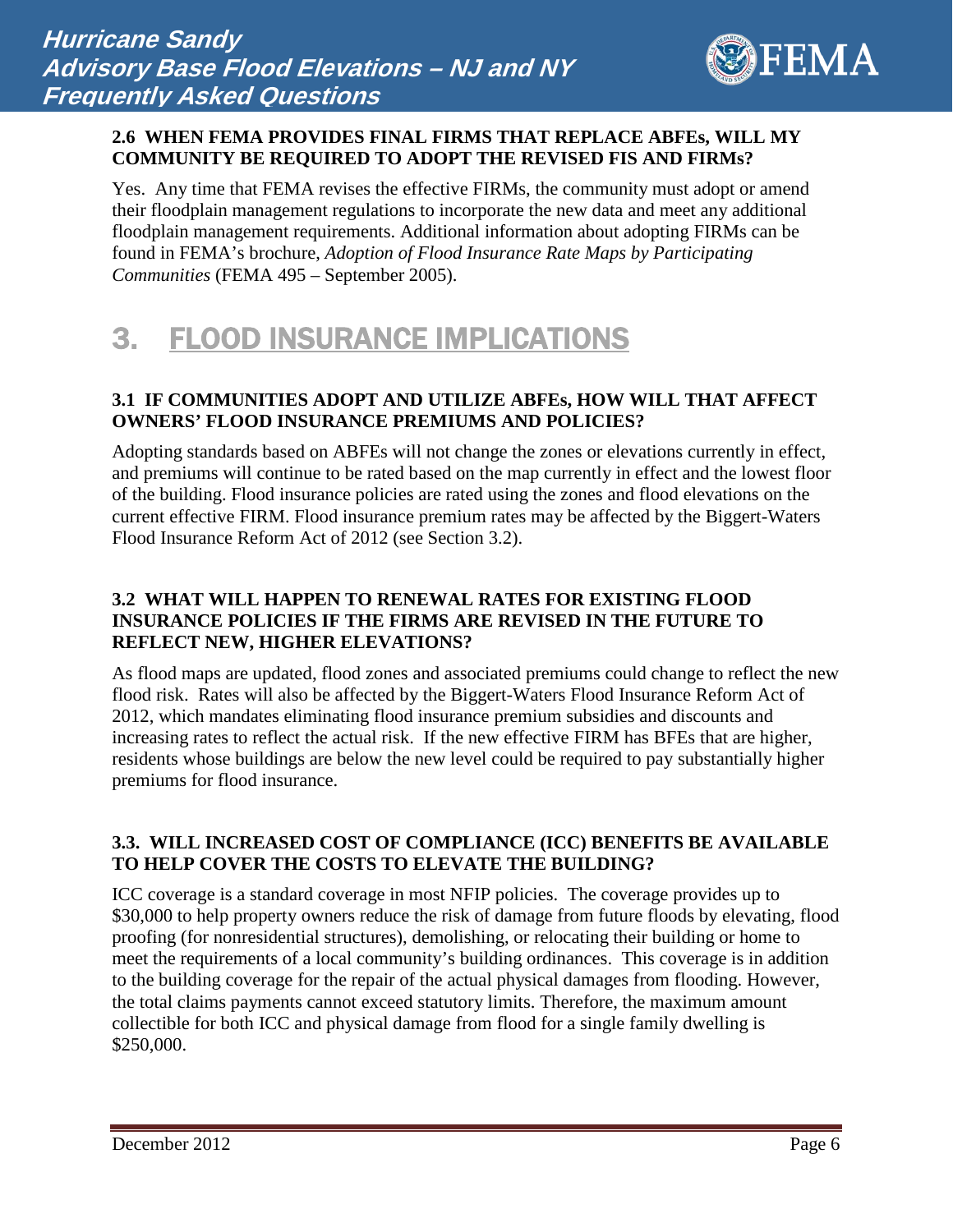

#### **3.4 IF A HOUSE WAS BUILT IN COMPLIANCE WITH THE CURRENT EFFECTIVE FIRM AND WAS SUBSTANTIALLY DAMAGED, WOULD ICC COVER THE COST TO ELEVATE THE STRUCTURE TO THE BFE OR ABFE?**

Yes, to whichever elevation the community has adopted and is enforcing throughout the community.

#### **3.5 IF A SECOND FLOOR IS ADDED TO THE HOUSE AND THE LOWEST FLOOR IS CONVERTED TO PARKING, STORAGE, OR ACCESS, IS THIS ELEVATION TECHNIQUE ELIGIBLE FOR ICC?**

No. ICC will only cover if the structure meets the insurance definition of an elevated structure.

## **3.6 IF A PROPERTY OWNER DEMOLISHES A HOUSE, IS THE PROPERTY OWNER ELIGIBLE FOR UP TO \$30,000 TO ELEVATE A NEW HOUSE?**

Yes, if the elevation is to the BFE, BFE plus freeboard, or the ABFE as required by the community and the structure is in a mapped floodplain on the current effective FIRM. ICC will cover up to \$30,000 for any combination of the following activities:

- Elevation
- Flood proofing (non-residential buildings only)
- Relocation
- Demolition

#### **3.7 IF A COMMUNITY IS DEMOLISHING DAMAGED HOMES, BUT NOT DEMOLISHING THE SLAB, WILL ICC COVER DEMOLISHING THE SLAB?**

Yes. ICC will cover the demolition of the slab, but ICC will not cover the demolition cost that has already been paid for from another funding source.

#### **3.8 CAN A RESIDENTIAL STRUCTURE BE ELEVATED FOR \$30,000?**

It depends. There are many factors that affect the costs associated with raising houses. Factors such as size of home, construction type including foundation type, condition and shape of home, condition of slab, elevating utilities, and most importantly the height of elevation, should be considered.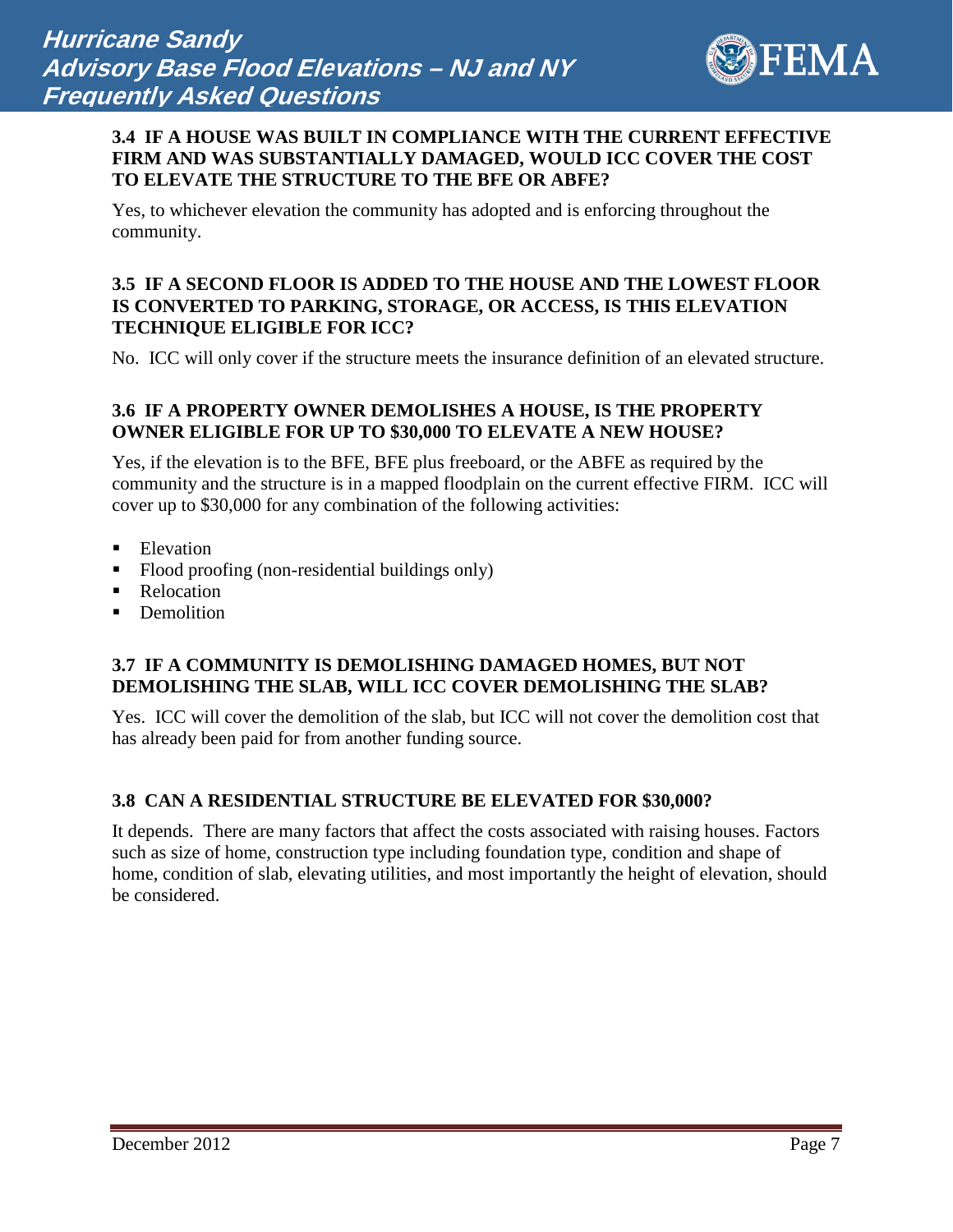

## **3.9 WHAT OTHER RESOURCES ARE AVAILABLE ON ICC COVERAGE AND STRUCTURAL ELEVATION?**

ICC Resources:

- National Flood Insurance Program Increased Cost of Compliance Coverage, Guidance for State and Local Officials, FEMA 301/September 2003 <http://www.fema.gov/library/viewRecord.do?fromSearch=fromsearch&id=1532>
- Increased Cost of Compliance, F-663/August 2002 <http://www.fema.gov/library/viewRecord.do?fromSearch=fromsearch&id=3009>
- Information about Increased Cost of Compliance (ICC) can be found at [http://www.fema.gov/national-flood-insurance-program-2/increased-cost-compliance](http://www.fema.gov/national-flood-insurance-program-2/increased-cost-compliance-coverage)[coverage](http://www.fema.gov/national-flood-insurance-program-2/increased-cost-compliance-coverage)

#### FEMA Publications:

- **Principles and Practices of Retrofitting Floodprone Residential Structures, FEMA** 259/January 1999 <http://www.fema.gov/library/viewRecord.do?fromSearch=fromsearch&id=1645>
- Homeowner's Guide to Retrofitting, Six Ways to Protect Your House from Flooding, FEMA 312/June 1998 <http://www.fema.gov/library/viewRecord.do?fromSearch=fromsearch&id=1420>

#### USACE Flood Proofing Publications:

- Raising and Moving a Slab-on-Grade House with Slab, 1990
- Flood Proofing How to Evaluate Your Options, 1993
- A Flood Proofing Success Story Along Dry Creek at Goodlettsville, Tennessee, 1993

These and other publications can be found on the following website: <http://www.usace.army.mil/Missions/CivilWorks/ProjectPlanning/nfpc.aspx>

# 4. COMMUNITY RATING SYSTEM

### **4.1 CAN MY COMMUNITY GET CREDIT UNDER THE NFIP COMMUNITY RATING SYSTEM (CRS) FOR ADOPTING ABFEs OR FREEBOARD?**

Yes. Several communities on the New Jersey and New York coast participate in the NFIP's CRS. Policyholders in these communities receive discounts on their flood insurance premiums because their communities are implementing floodplain management programs that go beyond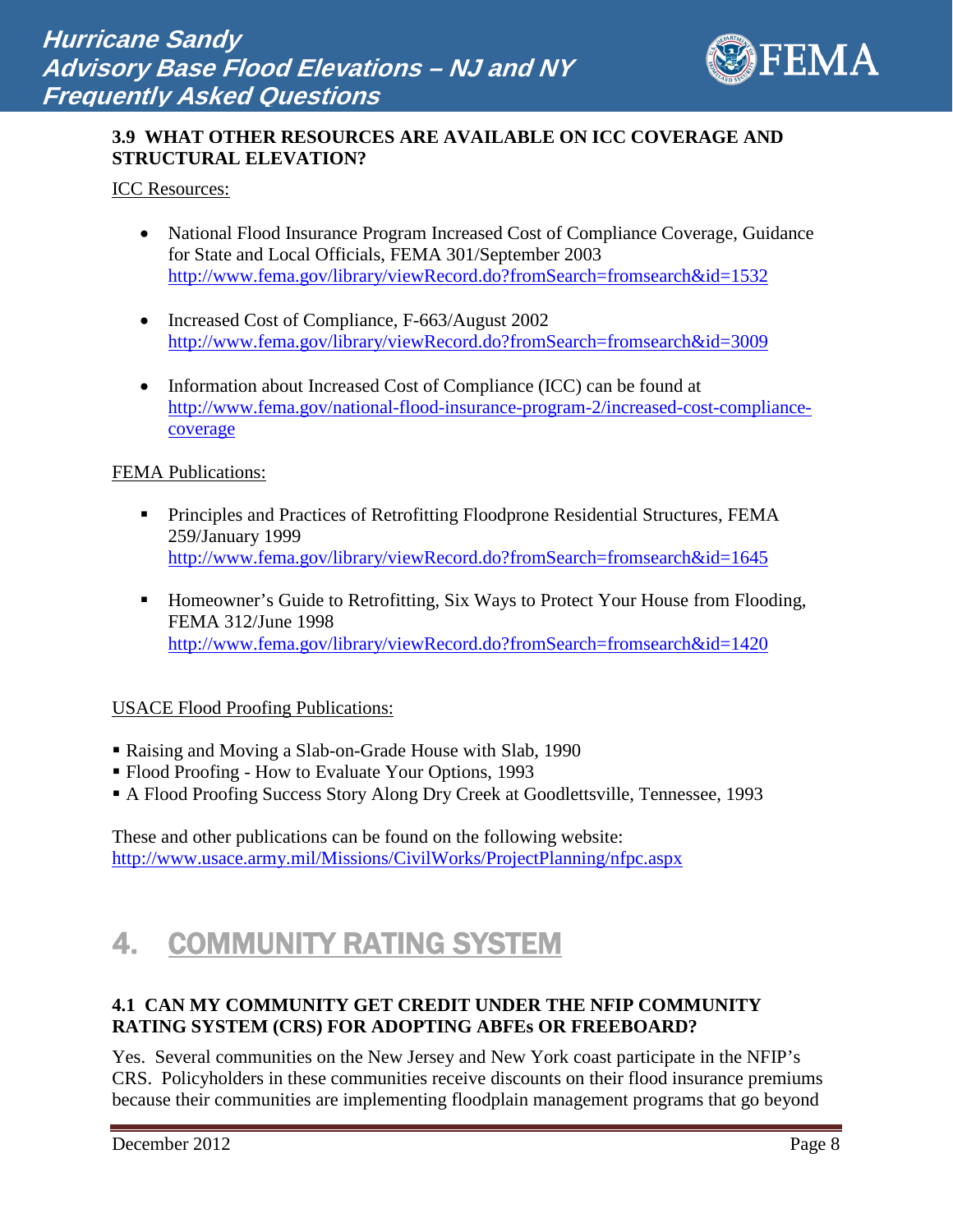

the minimum requirements of the NFIP. Communities could receive CRS credit for adopting and enforcing ABFEs or for adopting and enforcing freeboard requirements. Credits for adopting ABFEs would be in effect until a revised FIRM became effective.

Additional information on CRS can be found at: <http://www.fema.gov/national-flood-insurance-program/community-rating-system>

# 5. APPLICATION OF ABFEs TO FEMA DISASTER GRANTS AND ASSISTANCE PROGRAMS

### **5.1. WILL FEMA USE ABFEs FOR FEMA RECOVERY AND MITIGATION GRANT PROJECTS?**

Yes. FEMA Recovery and Mitigation activities and programs must use the best flood hazard data available prior to obligation of Federal funds.

## **5.2 WHY MUST FEMA USE ABFEs FOR FEMA DISASTER GRANTS AND ASSISTANCE PROGRAMS?**

FEMA is taking action to reduce the risks of flood loss, minimizing impacts of floods on human safety, health, and welfare, and restoring and preserving the natural and beneficial values served by floodplains in carrying out our programs. FEMA grants supporting construction, repair, rehabilitation, and/or improvements in or affecting floodplains are subject to Executive Order 11988, codified in 44 CFR Part 9. FEMA is required to follow an eight-step decision-making process for any action with potential to affect floodplains and must involve the public throughout the decision-making process. FEMA is providing significant investment to help communities recover from the impacts of Hurricane Sandy. FEMA's responsibility is to ensure the Federal investment is wise, sound, and based on the best scientific information available. This will also increase community resilience related to recovery, siting and evaluation of critical facilities and other FEMA infrastructure restoration projects, and will help guide decisions regarding recovery and hazard mitigation in affected areas to reduce future damages.

## **5.3 HOW WILL FEMA USE ABFEs IN THE MITIGATION AND RECOVERY PROGRAMS?**

FEMA will use ABFEs to determine the flood zone boundaries and minimum flood elevations required for project design and performance standards. This includes the use of ABFEs to determine if a temporary housing activity is located in the floodplain. This applies to placement of temporary housing units (THUs) as well as development of group housing sites and nontraditional types of temporary housing.